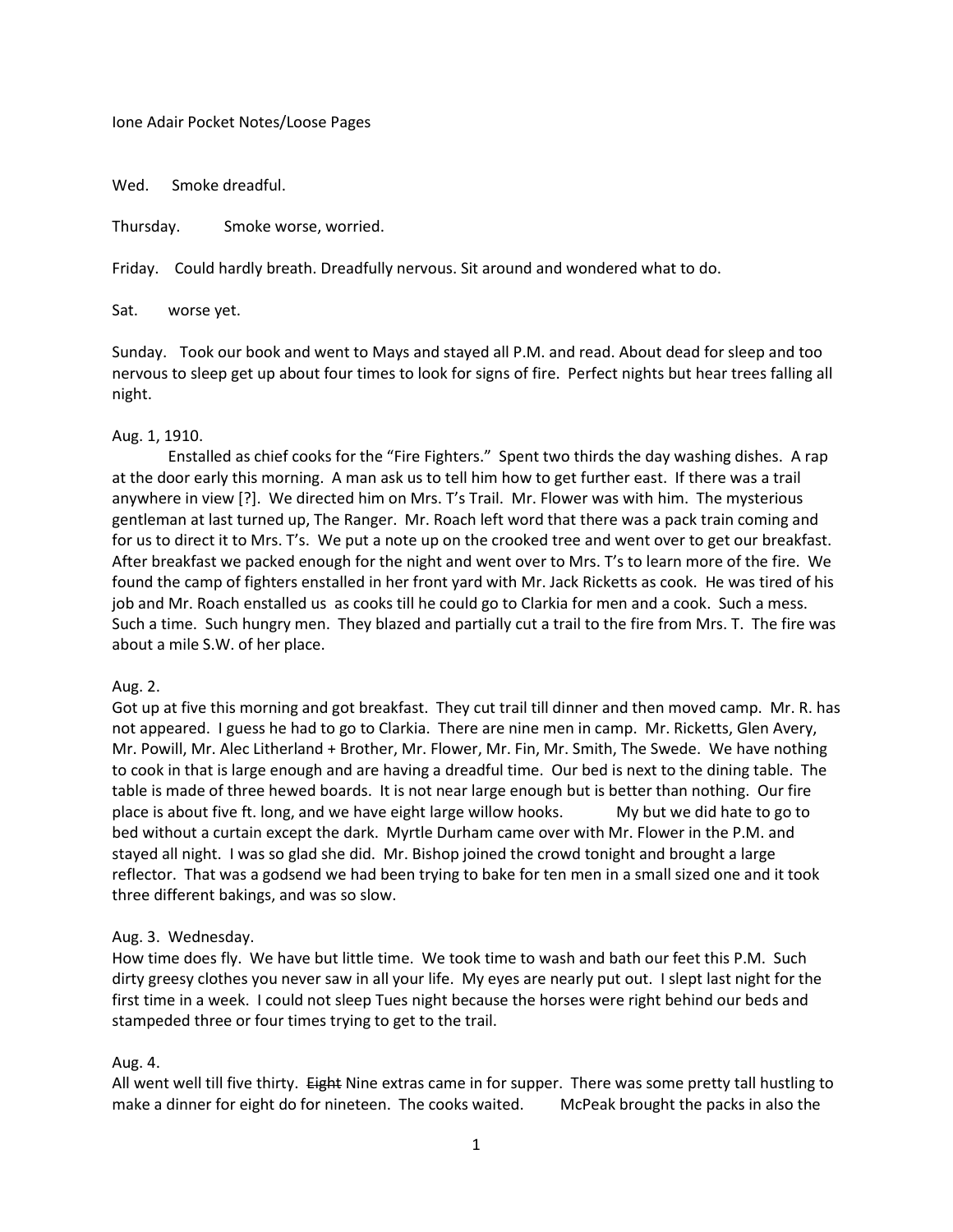mail. Got a letter from Evan + Cad also a note from Papa. More horses for nightmare only twelve head at our bed last evening.

# Aug. 5.

[Too faded to read if there was writing below the date.]

Moved camp. S. Aug 7.

Mr. Collins joined camp as help on morning of Aug 7 very competent help.

# Wed. Aug 10.

Burned out of camp had to move to other side of river. Fire drove us back to other side on rocks same evening. Moved back again to sleep on the ashes. (?)

# Aug 11.

Wind changed fire charged down upon us like a minature [hell?]. Came within fifteen feet on one side and about forty ft to other. We were all ready to camp in the river (especially Missoula Baby) when the wind change. Rejoicing. More applause from the gallery. No sleep those two nights.

# Aug 12.

Watching wind closely today also the deep place in the river. Took a good rest this. P.M. More Joy! Four men quit or struck today and left with [love?] to to the cooks. Mr. Roach left for town to get more men. They need three hundred at least to hold this fire in check. It got away from the patrol men and almost got Mrs. T's claim. Strenuous fighting at other end of line. Took six men from here today to help on that side. Had fish for breakfast. Mighty good.

## Aug. 13.

Fire started up again just back of the tent. Came very nearly getting us. The men put it out and then we all turned in. I have slept but very little for three nights and am getting terriably sleepy. Am watching the fire back of the tent today. Men are making a trail to some place. I don't know when, or where, but I expect we will soon be having to move camp again. I hope they get us near the water if they do move us.

## Aug. 14.

Mrs. D and Myrtle visited with us yesterday P.M. We were so glad to see them. Everyone has left the country but us four ladies. I'm getting to look like Kate D. I look so old I hardly dare look in the glass any more. I believe I'm getting fat even then. Johnny M. bothers the life out of me. I'll spit at him if he doesn't go away from the table and leave me alone.

The men took their lunch today and Mrs. T and I expected to be all alone all day but they came back about two oclock and rested the rest of the P.M. We have but seven in camp now. Expect Mr. Roche in today possibly McPeak. I'd like to see some mail.

## Aug. 15.

Mr. R. did not come so are still cooking. Mr. Farm Baby Litherland and Sunny Jim. came over today to finish packing they moved camp yesterday and took Mr. Collins with them. Bad use to them. How I do miss the lad. He was the life of the camp. They went back to our old camp. Mr. Langdon is head boss + kitchen help too. The men took lunch today and we are all alone again. We have been reading aloud. My but it is cold. I've been nearly frozen all day. Wish I had my long underwear. Slept well last night. Didn't sit up to talk.